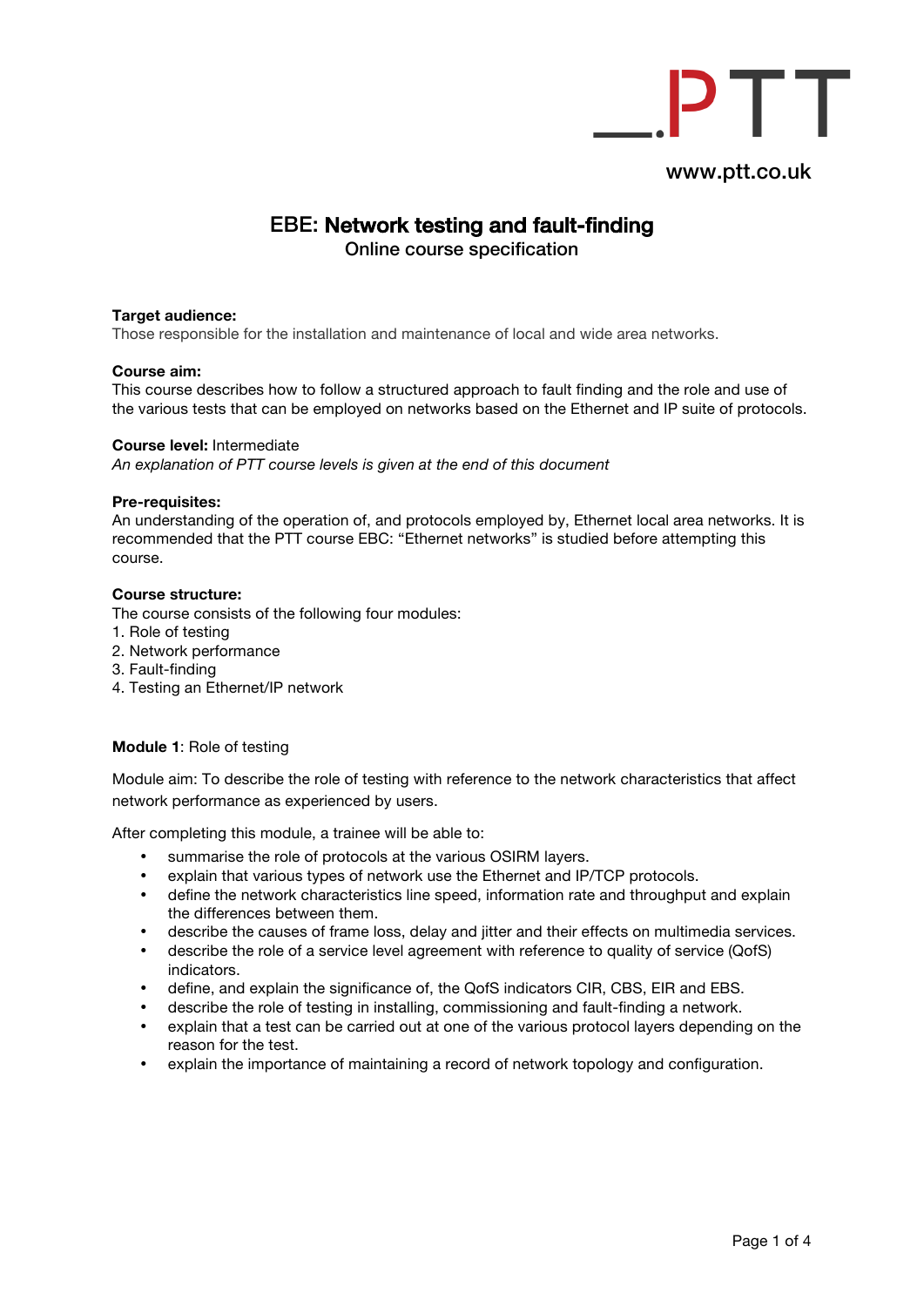# **Module 2**: Network performance

Module aim: To describe the factors that determine the performance of a network with reference to the various key performance indicators (KPIs) and describe tests that measure KPIs.

After completing this module, a trainee will be able to:

- describe the role of the components of a local area network and their effect on the performance of a network.
- explain that the throughput achieved over a network may be significantly reduced by excess traffic and describe possible sources of that traffic.
- describe the factors that affect the delay experienced by Ethernet frames as they traverse a network.
- describe the causes of frame errors on wired and wireless Ethernet segments.
- explain the effect of the TCP protocol on throughput with reference to the TCP window size.
- define, and explain the significance of, the key performance indicators (KPI) used to assess a wide area network connection.
- describe the use of specialised test equipment in the measurement of Ethernet KPIs, bit error rate and TCP throughput with reference to the role and use of applicable test standards.
- compare the features of the two standards for the measurement of Ethernet KPIs: RFC 2544 and Y1564.

#### **Module 3**: Fault-finding

Module aim: To describe the various methods employed in a structured approach to fault finding on a communications network with reference to the software that can aid the determination of the location and cause of a fault.

After completing this module, a trainee will be able to:

- describe the limitations of an intuitive approach to fault-finding.
- described the benefits of a structured approach to fault finding.
- describe the roles of information gathering, analysis, testing hypotheses and eliminating hypotheses.
- explain that testing at the different protocol layers in a certain sequence can assist in isolating a fault.
- describe and compare the "top down", "bottom up" and "divide and conquer" protocol testing sequences.
- explain that identifying the network path involved in a reported fault can make fault-finding more manageable in large networks.
- describe the use of software utilities including Ping, Test-NetConnection and Traceroute in a structured approach to fault-finding.

#### **Module 4**: Testing an Ethernet/IP network

Module aim: To describe the facilities, capabilities and uses of the various software utilities and test equipment that can assist in finding a fault in a network based on the Ethernet and IP suite of protocols.

After completing this module, a trainee will be able to:

- describe the role of ping switches that modify the characteristics of a test, giving examples of the use of these ping options in fault-finding.
- explain the use and interpretation of traceroute tests combined with ping tests in determining the source of packet errors or communication failure.
- describe the facilities and use of software utilities that check network element configuration settings and the operation of network services such as DHCP, DNS and ARP.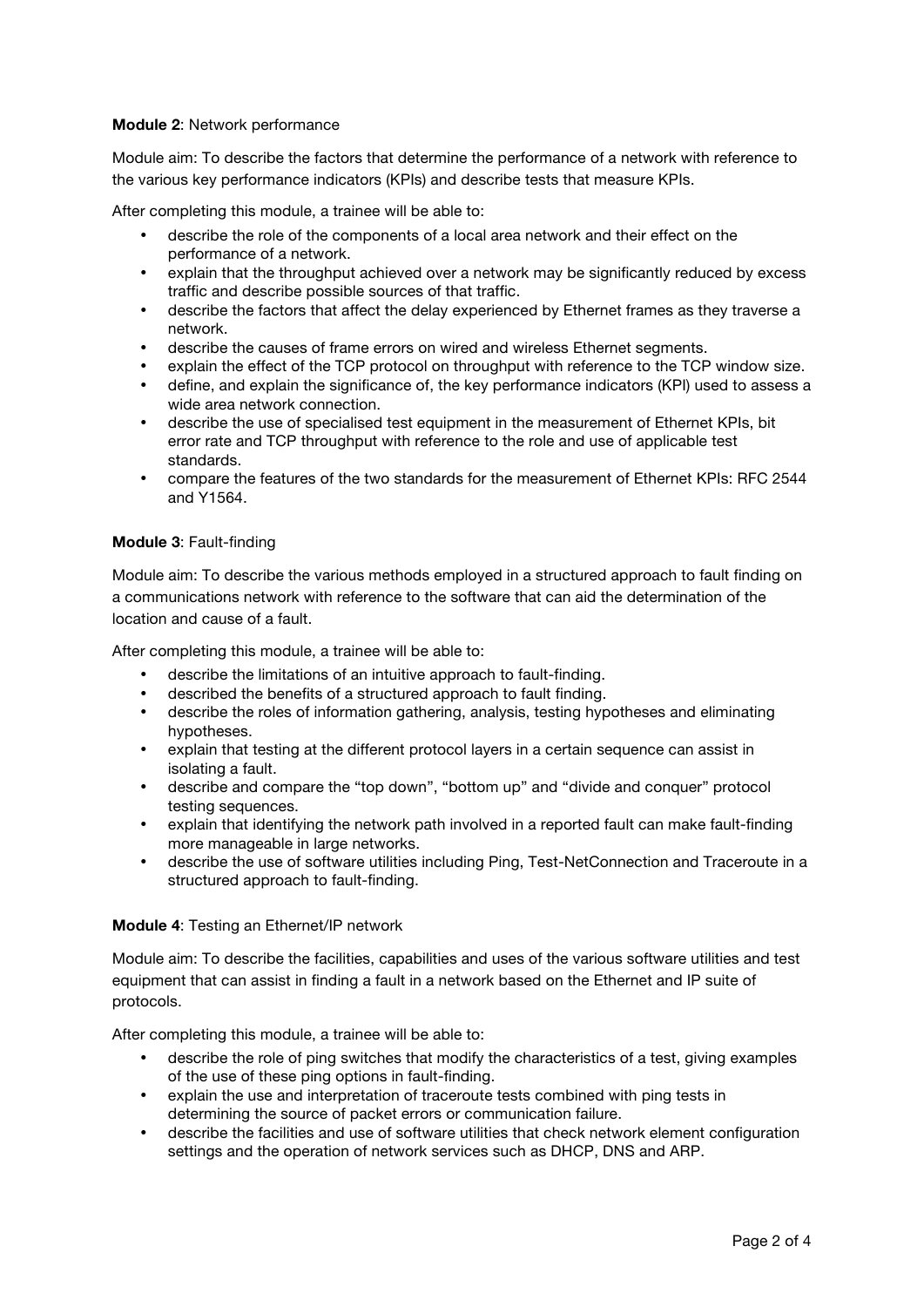- describe an example of the use of a combination of software utilities in a structured approach to finding a fault in a network.
- describe the use and facilities of software utilities and test equipment that monitor and analyse traffic streams.
- describe the measures that must be taken to ensure all relevant traffic is monitored with reference to the promiscuous mode, switch monitor mode and network taps.
- describe typical facilities and applications of network test equipment.